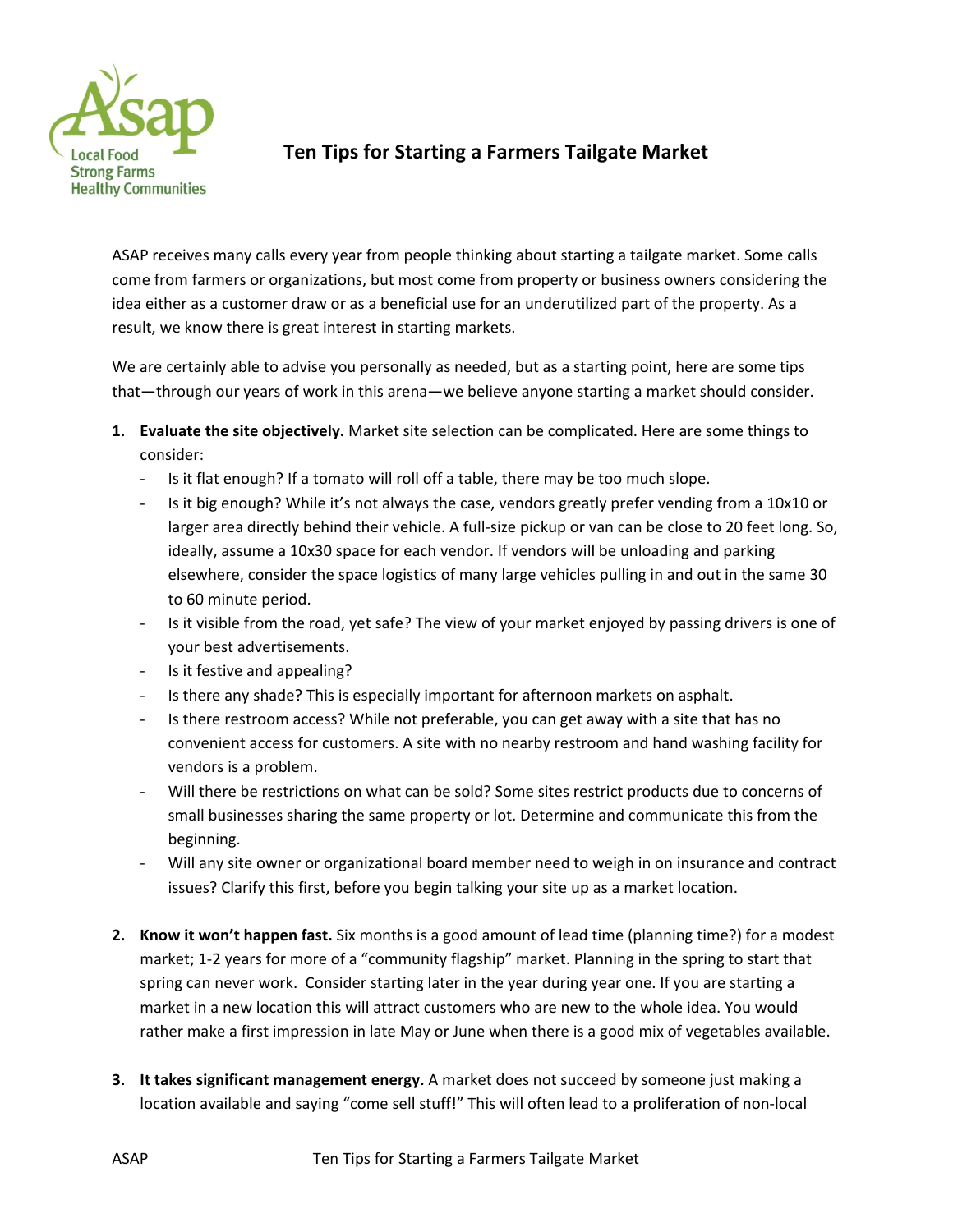product and a race to the bottom in pricing and quality. This is not what your customers want. Also, conflict is common among vendors at farmers markets, and there will be more in a vacuum of management and leadership. Running a market is just like running any business: it takes organizing, management, marketing, and people skills. If you are not the person who will take this role, you'll need to identify who that is.

- **4. Finding the vendors is the hardest part.** Most markets are producer‐only and aim to have a focus on farm vendors. That means you need a solid core of the "right" vendors – farmers selling what they grow or raise who are going to stick around through the early stages of your market's development. When you first open a site to potential vendors, you'll get lots of calls from crafters, herbal products businesses, home bakers, and so on. These are fine supplemental vendors for your eventual market, but you can't commit to them until you know you have your core of produce, eggs, possibly meats, etc.
- **5. So, start with a Vendor Interest Form.** Make a one‐page document that announces your interest in hosting the market. Add lines where a prospective vendor can give you their contact info, what products they would bring, what days and times would work for them (if not predetermined), and how often they might be coming. Be clear that this is not an application – it's a way to gauge interest and keep in contact. Distribute these far and wide: via farmer networks, feed stores, other farmers markets, various farm services offices, etc. Collect them until you have a critical mass of interest: usually about 15 vendors, or more depending on your goals.
- **6. Meanwhile, develop an application.** A vendor application is a place to gather clear information about each vendor, but even more than that, it can and should serve as a contract. Use the application as a place to set expectations of vendors, limit your liability, and reinforce any producer‐ only standard you have. For a sample application, see www.asapconnections.org/citymarket.html
- **7. Understand the regulatory environment.** There's not a whole lot of regulation of markets, but do contact your local government to understand zoning, permitting, signage, or other business license rules that apply. There may be some cost. Within Asheville city limits it costs close to \$300 a year to permit a market. This is probably an extreme example in WNC. In many places, the cost will be zero. But do ask. In terms of the regulations your vendors face, it is best practice to have a signed agreement stating that they understand and comply with all applicable regulations relevant to their particular business. If you would like to better understand the regulatory environment for farms, see www.asapconnections.org/downloads/the-regulatory-environment-for-farms-in-western-northcarolina.pdf .

### **8. Set the basics: fee, times, governance.**

Fee: Markets in WNC range in cost from \$20 a year to \$20 a week. With a higher fee, the market has more promotional power and possibly the resources to pay for the manager's time. Some markets charge non‐farms a different rate from farms. Some markets have a day vendor program in which a